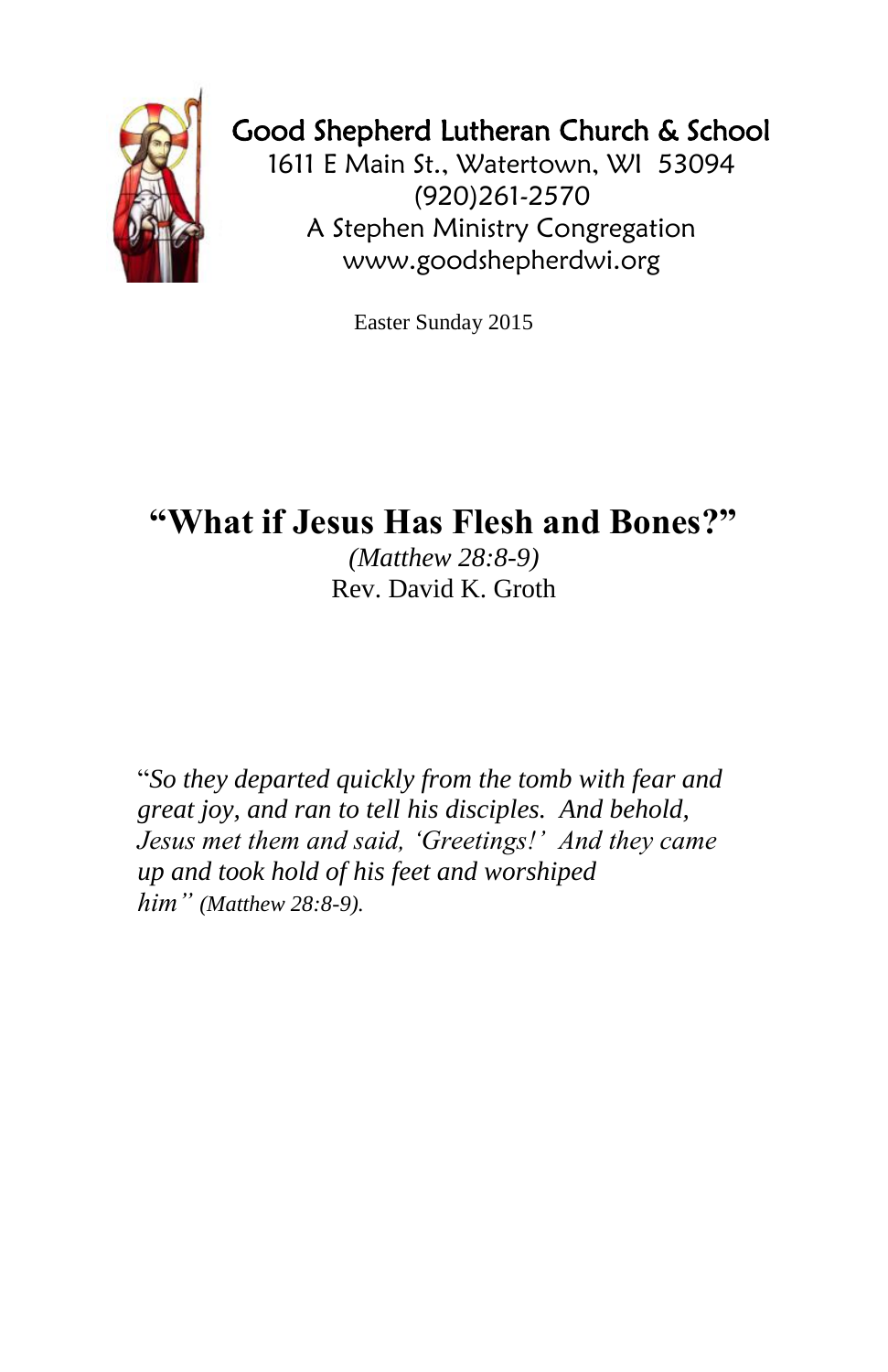**COLLECT:** Almighty God the Father, through Your onlybegotten Son, Jesus Christ, You have overcome death and opened the gate of everlasting life to us. Grant that we, who celebrate with joy the day of our Lord's resurrection, may be raised from the death of sin by Your life-giving Spirit; through Jesus Christ, our Lord, who lives and reigns with You and the Holy Spirit, one God, now and forever. **Amen**

I believe the average person in Watertown is comfortable with the message of Easter. It means there can be a new beginning after disaster, dawn comes after darkness, spring after winter. They're comfortable with it but many don't believe it literally. If pressed they'll say the message of Easter is that Jesus' spirit lives on, his teaching, his approach to life lives on. Trouble is if you spiritualize the resurrection like this, you'll have a comfortable story but not the truth. You'll have a nice story, but not Easter, and not the life changing event Easter is.

It's almost as if the Gospel writers anticipated what we would do to Easter. In our text, Matthew writes that Mary Magdalene and the other Mary took hold of his feet and worshipped him. You can't take hold of the feet of a ghost or vision, right? In John, Jesus tells Thomas, "Put your finger here, and see my hands; and put out your hand, and place it in my side." And in Luke, Jesus says to his disciples, "Look at me. Look at my hands and my feet. It is I myself. Touch me, and see. A spirit doesn't have flesh and bones as you see that I have."

You see what Jesus is doing here? He's taking away from us the possibility of spiritualizing the whole thing. So your options are just two. Either he lives, or he's dead. It happened or it didn't. If it happened, if he rose from the dead, it changes your world view. But if it's just a comfortable story to you, that's a sure sign that you've spiritualized the message, or you really haven't thought it through.

The message of Easter is, right now, Jesus has flesh and bones and is alive. That has a number of implications.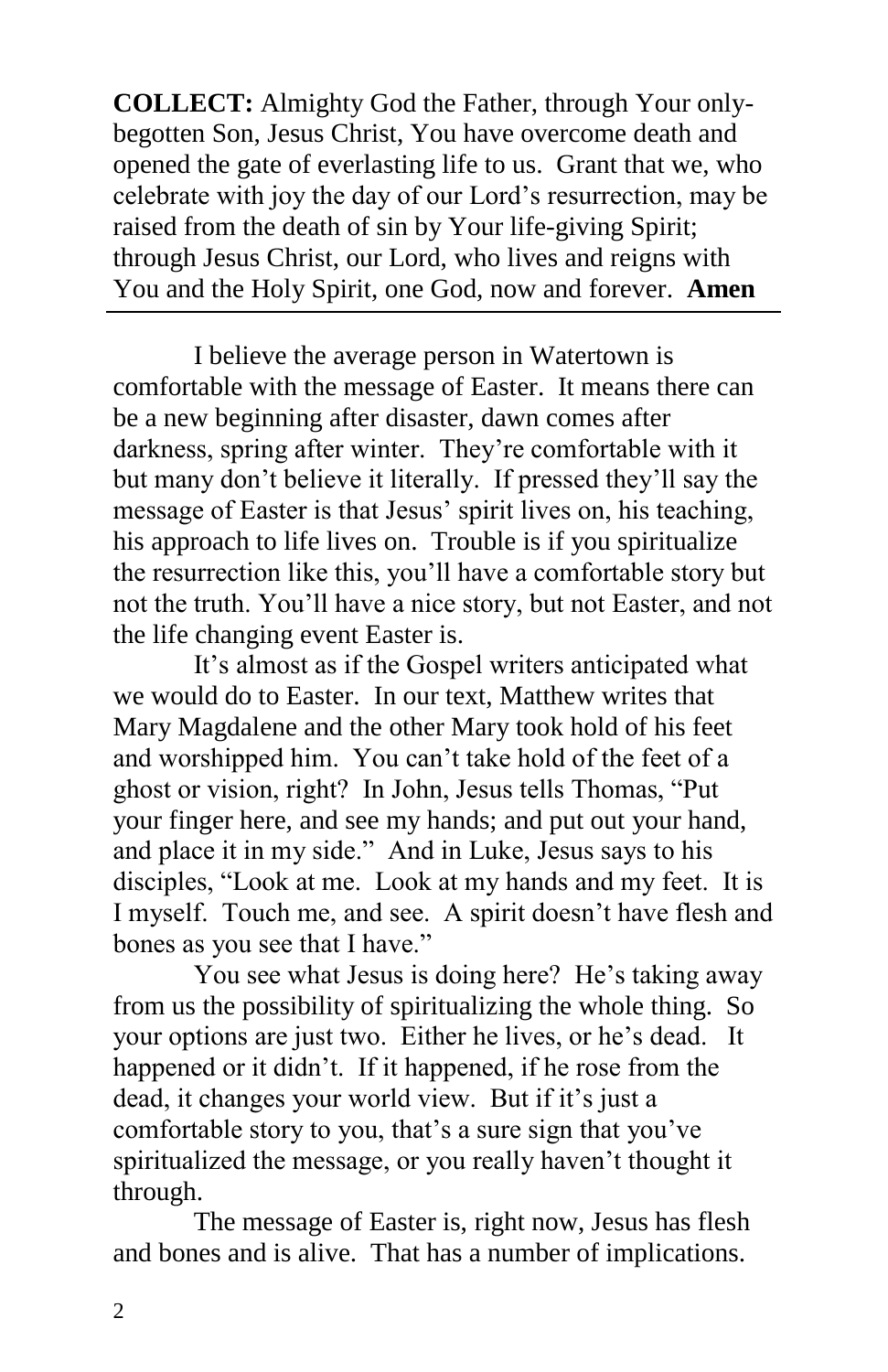First, if Jesus has flesh and bones it must mean he is who he says he is, God's Son, for only God can rise from the dead like that. He wasn't resuscitated. No, he rose from that dead, as he promised he would. If Jesus has flesh and bones, the search for God is over. Repent of that. Jesus is not just pointing the way to heaven. He is the Way. He doesn't just claim to know the vital truths. He is the Truth.

Of course, people don't like being pressured like that. Here's one reason why: so long as you're still searching for God, then you're not really accountable to God. You get to be your own lord. This is also why many are motivated to spiritualize Easter. So long as it's only his teachings that live on, (and not the person), well then you don't really have to worry about him looking over your shoulder, do you? You don't have to worry about him disapproving of your intemperate love of worldly goods, or your dishonesty in daily life. If it's only his teaching that lives on, you don't have to worry about your self-indulgent appetites, your general indifference to the needs of others, your uncharitable thoughts toward others. If I'm still seeking God, then I don't have to tithe or attend meetings, and I cannot be sure of what God commands me to do or not do. In fact, I can live pretty much the way I want to. I get to be my own lord.

However, if Jesus has flesh and bones today, then he holds the keys to death and to life. Then the only way you're going to get to heaven is through him. That's why the biblical record goes out of its way to make sure we know it wasn't just a ghost or vision. Our text says the women took hold of his feet and worshipped him. This is why Jesus told Thomas, "Go ahead. Touch me here. Put your hand in my side and see for yourself." That's why Jesus told his disciples, "Look at me. A spirit doesn't have flesh and bones as you see I have." That's why he ate a piece of broiled fish before their eyes.

Have you ever wondered why Luke included the word "broiled"? Was that detail really necessary? Probably not. But Luke has taken on the role of a reporter, and when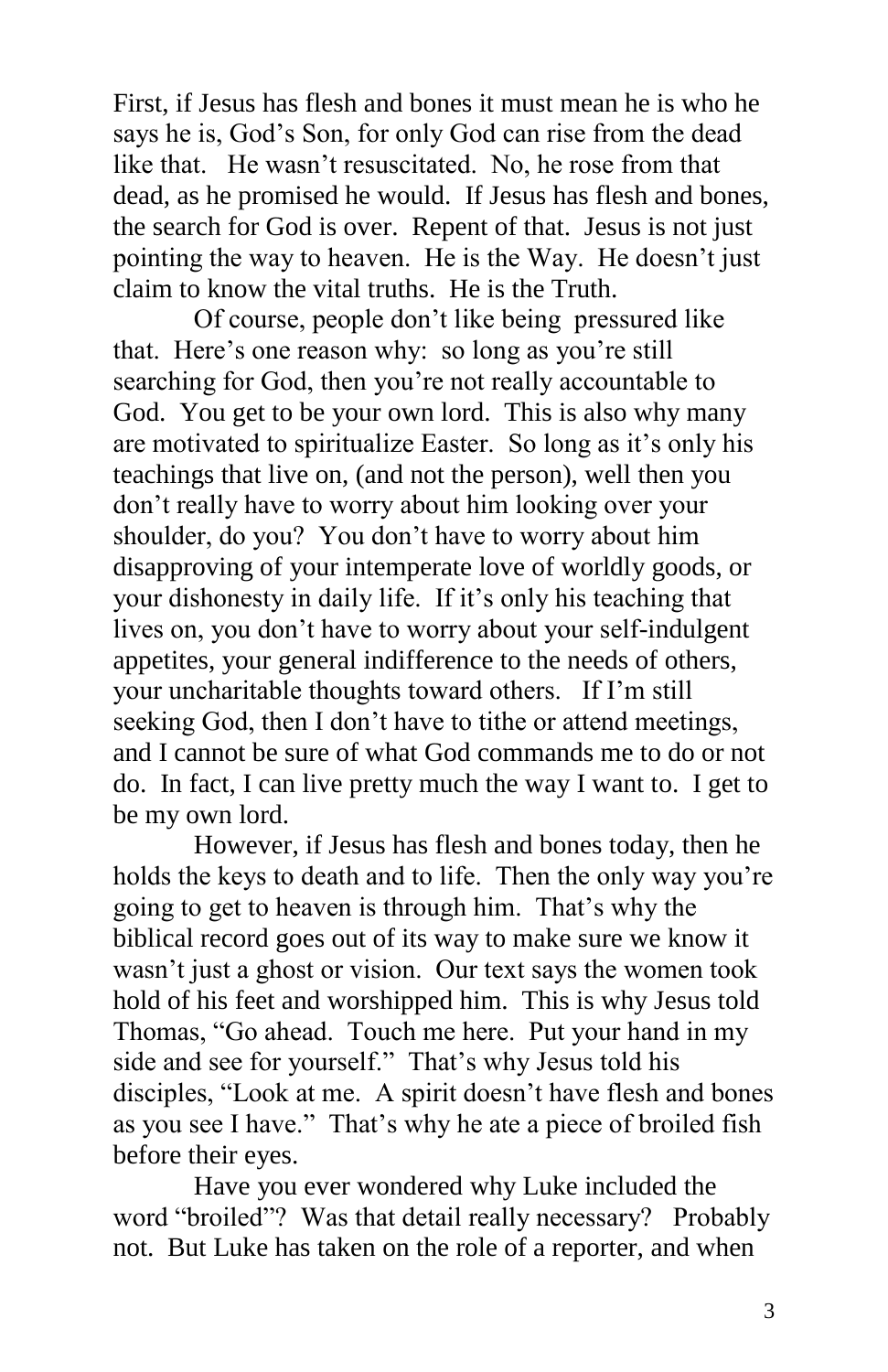you report something, details are important. It's as if Luke is saying, "Do with this as you will. I know this is an outrageous claim. But what do you want me to do? He was as dead as dead can be, but now alive. I saw him, heard him, touched him. For heaven's sake, I even watched him eat broiled fish. This was no vision or dream and he's no ghost."

Easter is not about the circle of life, nor is it about his teaching and spirit living on. No, the Gospel writers are claiming he rose from the dead. It's as if they're saying, "We saw him, touched him, and heard him. You can call us liars, or you can believe us and get into a whole new world, but don't you dare dumb this thing down. Don't you dare spiritualize this. Don't you dare do a frontal lobotomy on this. Call us liars, persecute and kill us, or believe us and come into a whole new world. But we will not give you the option of saying his teachings live on. We have seen the Living One, and he holds the keys of death and life."

So if Jesus has flesh and bones, the first implication is that he is Lord. The second implication is he has defeated sin and death. He has won the victory over death. It means he's pulled the teeth out of the mouth of death and broke the hands of death. It means he is the death of death. If Jesus hadn't rose, death would still be his master. But he has risen, and is master over death. His resurrection also confirms that he speaks the truth, and the truth is Christ redeemed us from the curse of the Law by becoming a curse for us. The truth is he came not to be served but to serve and give his life as a ransom for many. The truth is, you belonged to sin and death and the devil. By all rights, they owned you lock, stock and barrel, for Jesus said, "everyone who sins is a slave to sin. But if the Son sets you free, you will be free indeed."

If Jesus has flesh and bones, 1) he is Lord, 2) he is Savior, and 3) your future is a physical future. Jesus Christ did not redeem us away from the physical world. That's what the Greeks thought. "Spirit is good. Matter is bad. When you die, you're finally released from the flesh that imprisons you and you'll be a very happy spirit." We're still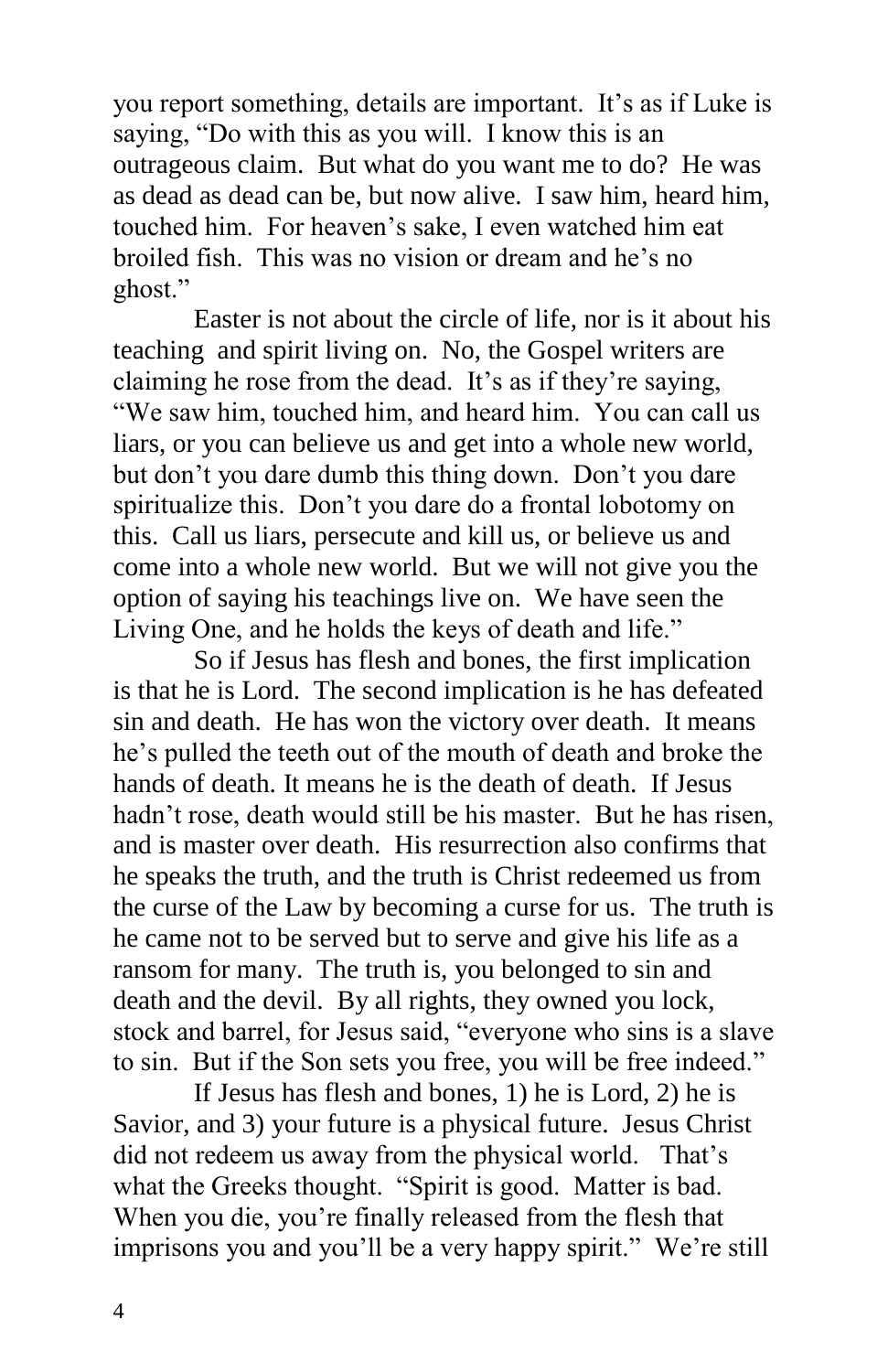afflicted with that mindset. Those little memorial cards from the funeral homes often have really sappy poems on the back where it says something like, "Don't weep for me. I've finally been set free."

Rubbish! That's not our goal, to be set free from the flesh. Death is still the last enemy. Our goal is to receive new bodies in paradise. That is, the death of Christ was not just for your spirits but also for your bodies. Easter says Christ is the first fruits of the resurrection, and then all who belong to Christ will be raised when he comes back (1 Cor. 15:23).

You see, God loves physical matter. He created it, carefully, beautifully. Study any part of creation and you'll see the care and attention he brought to it. He called it "very good." And when the world was in trouble because of sin, he came down to the world to redeem the world. He became flesh and bones in order to redeem flesh and bones. Flesh and bones must not be all that bad if Jesus became it. And he promises your going to have a body in heaven! It's no trouble for God. He already gave you one; he can give you another. Real feet will walk on real soil, and you will eat and drink and hug and dance, which brings us to the fourth implication.

If Jesus has flesh and bones, you can live this life without any regrets. Let me explain.

There are people in Watertown who are frantic. They have the sneaking suspicion they're missing out on life. They know life is short and their budget is limited and they're just feeling stuck here, like life is slipping between their fingers. They're worried they're missing out . . . on great vacations, great experiences, great sex, great food, great music. It's one reason why the allure of drugs is so strong. As expensive as drugs are, they are still cheaper than skiing the Alps, or snorkeling the Great Barrier Reef, or going to a Wolfgang Puck restaurant.

People are afraid they're missing out on life. You only go around once in life, so you have to seize it (is the mentality), milk that cow for all her worth. And so people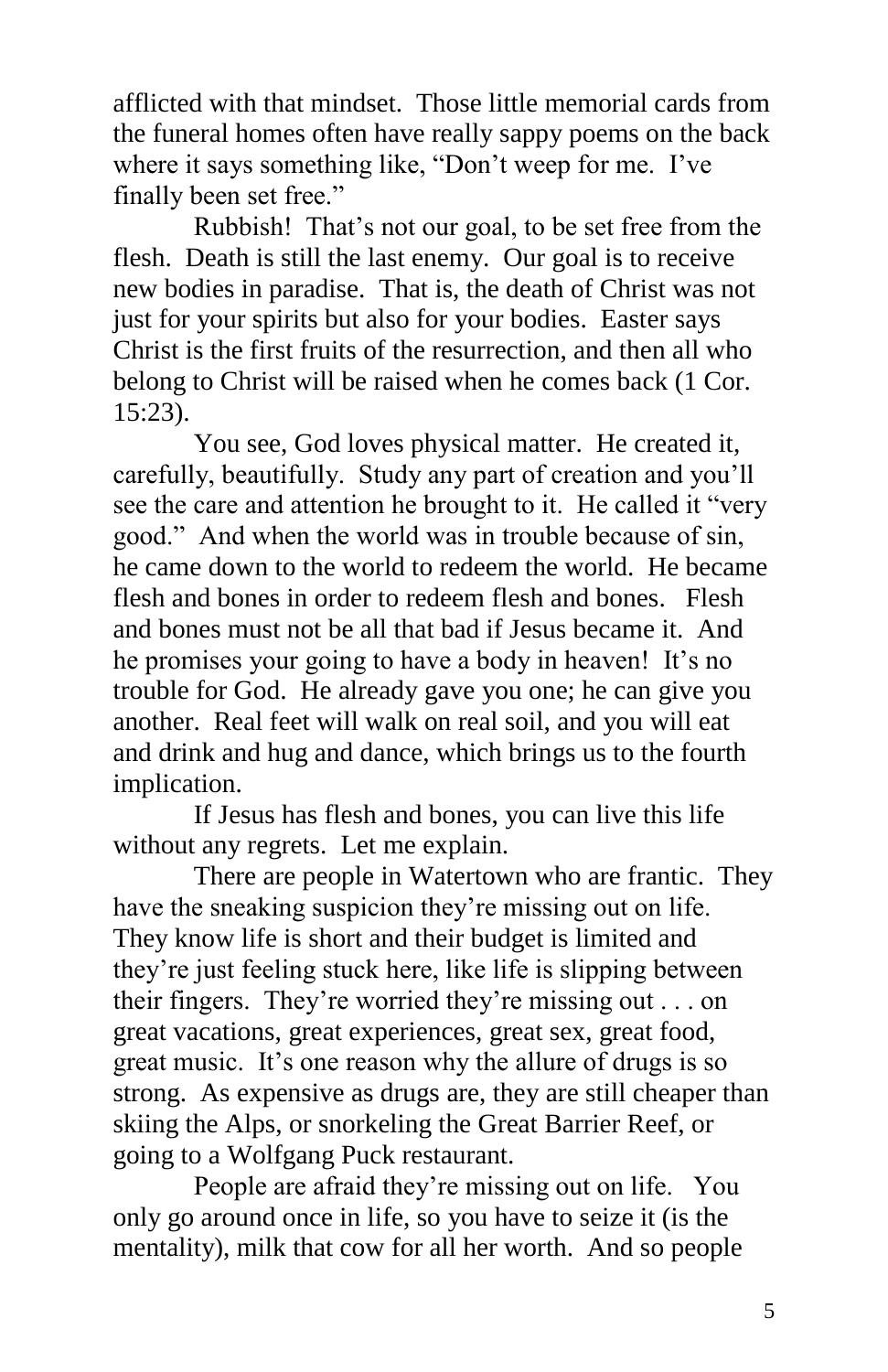really try, but it's never quite enough. The satisfaction is fleeting, but the bills are not.

Easter says, don't be ridiculous. Easter says that in Christ, you will miss out on nothing. Relax, because you're going to live forever in the New Creation. You don't have to focus on your own happiness. Easter says you can make sacrifices as Jesus did. You can give yourself away, your time, your energy, your talents. You can give your money away. You can put the needs of others ahead of your own, and you still won't miss a thing.

The world says, "eat, drink and be merry because tomorrow you die." Easter says, relax, because you're not going to miss anything. Jesus said, "I have come that you may have life, and have it to the full."

Proverbs 8 speaks of God frolicking in his creation. He delighted in it. He loved it. It was very good! Though creation today is not like it was, still there are faint remnants and reflections of the pleasure God was having when he created the world. These physical pleasures are so strong that even today they can be too much for us, they can overwhelm us. C.S. Lewis asks, "but what would it be like to taste at the *fountainhead* the stream of which even these lower regions prove so intoxicating . . . yet that is what lies ahead!" What he's saying is the best meal to be found in Paris or Rome is black beans and rice compared to the wedding feast of the Lamb. The best wine in Napa is bilge water compared to the wine in heaven. The greatest sex here is nothing like the perfect fellowship and communion we'll experience together in Jesus Christ. The colors here are dull and lifeless and gray compared to the colors in heaven. Relax. You're not going to miss anything!

This last month, the newspapers had many pictures of basketball players soaring through the air, as if defying gravity. It can make you sad, because you can't do that. But know this: by the time those guys are forty they've been defying gravity so long that they're hobbling around on arthritic knees, torn ligaments, chunks of cartilage floating around. Similarly gymnasts and ballerinas have very short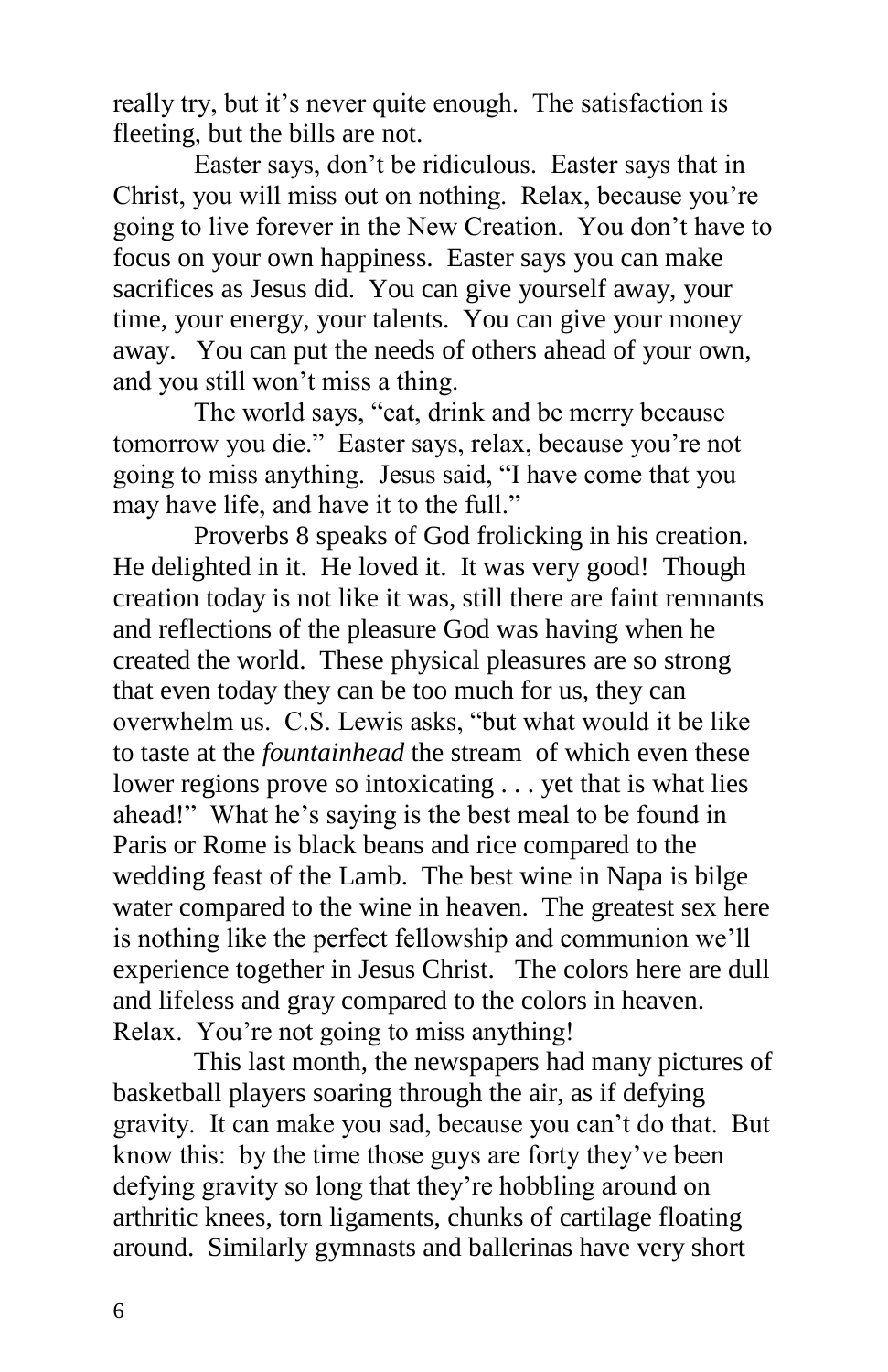professional careers, and rock stars should have very short professional careers. But when Jesus comes back the Bible says even the trees will dance (they're such wall flowers now, right?) and the mountains will burst into singing. You'll miss out on nothing. You will soar on wings like eagles; you will run and not grow weary (Is. 40:31).

When's the last time you've sprinted without growing weary? I remember the last time I sprinted. It was a couple of years ago. I was racing my son to a sign post about a hundred yards away. Days later my legs were still telling me, "don't you ever do that again."

We look at pictures from years ago and some of them make you smile, but they can also make you sad because they remind you that you don't look like that anymore. Oh to be young and beautiful again, right?! Relax. Even when you are at your prime on earth, you're a shriveled vegetable compared to the new and glorious body God will recreate for you. Our future is a physical future. You're ear drums will hear real music, your retinas will take in the new creation, your taste buds will savor real food, magic in the mouth. Because of Easter, when you die, you won't want to come back. "All is gain; nothing lost."

Finally, Easter means this world is incredibly important, this world is worth fighting for. Easter means God hasn't forsaken this world, nor should you. "God so loved the world that he gave his only Son . . ." Pollution matters to God. Disappearing species matter to God. People having no faith . . . that matters to God. Children living in poverty matter to God. Injustice matters to God.

If Jesus has flesh and bones, on the one hand you can relax, on the other hand there's work to do, because this world matters to God, and so it should matter also to God's people. It's one of the reasons why the message of Easter can be terrifying, because if it's true, it means a challenging new life style.

So, in summary, if Jesus has flesh and bones, 1), he is your Lord. 2), he's your Savior. 3), your future is a physical future. 4), you can live this life without regrets. And 5),